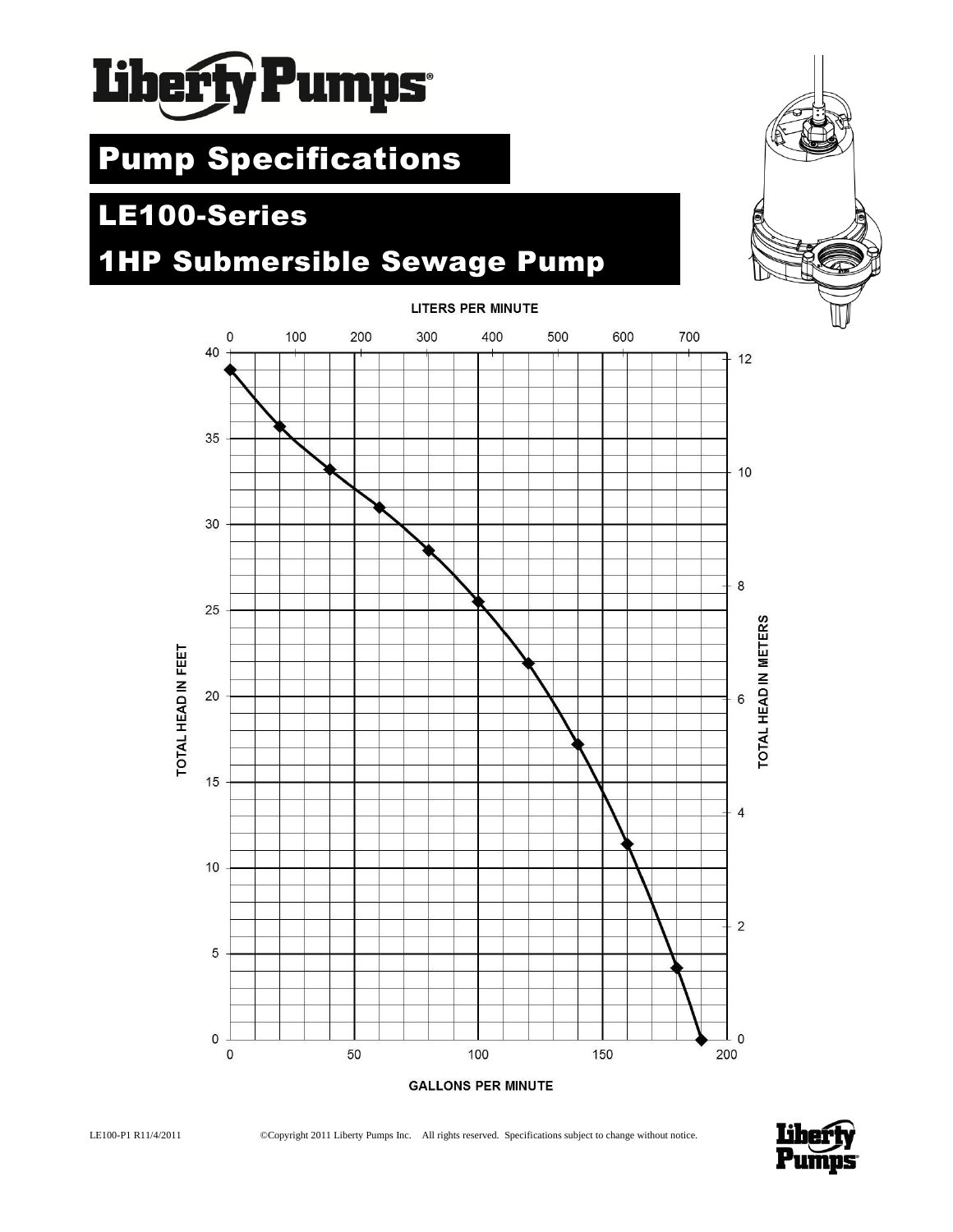

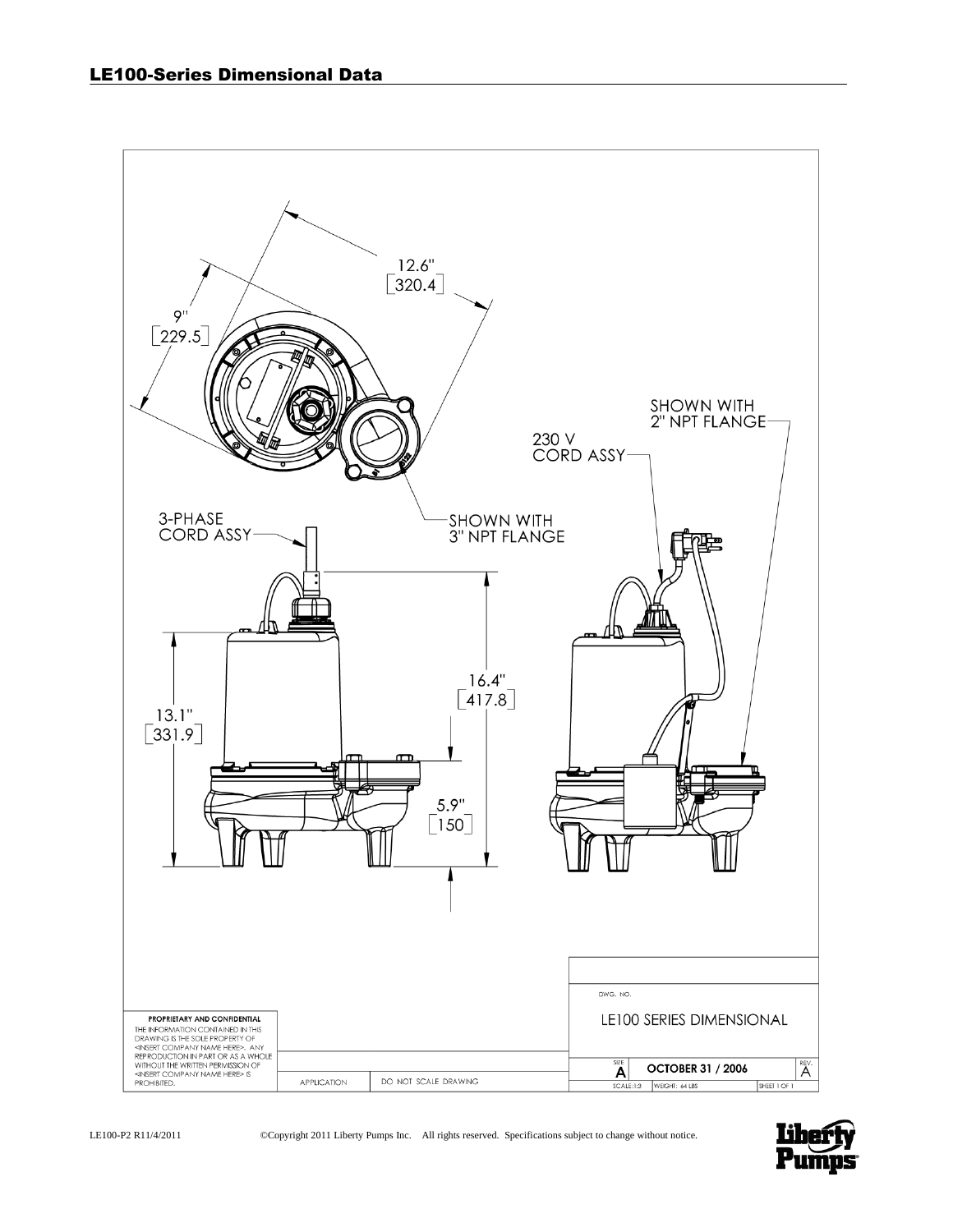### LE100-Series Electrical Data

| <b>MODEL</b> | <b>HP</b> | <b>VOLTAGE</b> | <b>PHASE</b> | <b>SF</b> | <b>FULL</b><br><b>LOAD</b><br><b>AMPS</b> | <b>LOCKED</b><br><b>ROTOR</b><br><b>AMPS</b> | <b>THERMAL</b><br><b>OVERLOAD</b><br>TEMP | <b>STATOR</b><br><b>WINDING</b><br><b>CLASS</b> | <b>CORD</b><br><b>LENGTH</b><br>FT. | <b>DISCHARGE</b> | <b>AUTOMATIC</b> |
|--------------|-----------|----------------|--------------|-----------|-------------------------------------------|----------------------------------------------|-------------------------------------------|-------------------------------------------------|-------------------------------------|------------------|------------------|
| LE102A2      |           | 208-230        | 1            | 1.00      | 8                                         | 21                                           | 105°C 221°F                               | B                                               | 10                                  | 2" Flanged       | <b>YES</b>       |
| LE102A2-2    |           | 208-230        | 1            | 1.00      | 8                                         | 21                                           | 105°C 221°F                               | B                                               | 25                                  | 2" Flanged       | <b>YES</b>       |
| LE102M2      |           | 208-230        | 1            | 1.00      | 8                                         | 21                                           | 105°C 221°F                               | В                                               | 10 <sup>°</sup>                     | 2" Flanged       | NO.              |
| LE102M2-2    |           | 208-230        | 1            | 1.00      | 8                                         | 21                                           | 105°C 221°F                               | B                                               | 25                                  | 2" Flanged       | NO.              |
| LE102A3      |           | 208-230        | 1            | 1.00      | 8                                         | 21                                           | 105°C 221°F                               | В                                               | 10                                  | 3" Flanged       | <b>YES</b>       |
| LE102A3-2    |           | 208-230        | 1            | 1.00      | 8                                         | 21                                           | 105°C 221°F                               | В                                               | 25                                  | 3" Flanged       | <b>YES</b>       |
| LE102M3      |           | 208-230        | 1            | 1.00      | 8                                         | 21                                           | 105°C 221°F                               | B                                               | 10                                  | 3" Flanged       | NO.              |
| LE102M3-2    |           | 208-230        | 1            | 1.00      | 8                                         | 21                                           | 105°C 221°F                               | B                                               | 25                                  | 3" Flanged       | NO.              |
| LE103M2-2    |           | 208-230        | 3            | 1.00      | 5.3                                       | 17.5                                         | N/A                                       | B                                               | 25                                  | 2" Flanged       | <b>NO</b>        |
| LE103M3-2    |           | 208-230        | 3            | 1.00      | 5.3                                       | 17.5                                         | N/A                                       | B                                               | 25                                  | 3" Flanged       | NO.              |
| LE104M2-2    |           | 440-480        | 3            | 1.00      | 2.5                                       | 8.5                                          | N/A                                       | В                                               | 25                                  | 2" Flanged       | NO.              |
| LE104M3-2    |           | 440-480        | 3            | 1.00      | 2.5                                       | 8.5                                          | N/A                                       | B                                               | 25                                  | 3" Flanged       | NO.              |
| LE105M2-2    |           | 575            | 3            | 1.00      | 1.9                                       | 7.0                                          | N/A                                       | B                                               | 25                                  | 2" Flanged       | NO.              |
| LE105M3-2    |           | 575            | 3            | 1.00      | 1.9                                       | 7.0                                          | N/A                                       | В                                               | 25                                  | 3" Flanged       | <b>NO</b>        |

## LE100-Series Technical Data

| <b>IMPELLER</b>             | 2 VANE CLASS 25 CAST IRON       |
|-----------------------------|---------------------------------|
| <b>SOLIDS HANDLING SIZE</b> | 2"                              |
| <b>PAINT</b>                | POWDER COAT                     |
| <b>MAX LIQUID TEMP</b>      | 60°C 140°F                      |
| <b>MAX STATOR TEMP</b>      | 130°C 266°F                     |
| <b>THERMAL OVERLOAD</b>     | 105°C 221°F (single-phase only) |
| <b>POWER CORD TYPE</b>      | SJTW (1-PH) or SEOOW (3-PH)     |
| <b>MOTOR HOUSING</b>        | CLASS 25 CAST IRON              |
| <b>VOLUTE</b>               | <b>CLASS 25 CAST IRON</b>       |
| <b>SHAFT</b>                | <b>STAINLESS</b>                |
| <b>HARDWARE</b>             | <b>STAINLESS</b>                |
| <b>ORINGS</b>               | <b>BUNA N</b>                   |
| <b>MECHANICAL SEAL</b>      | UNITIZED CERAMIC CARBON         |
| <b>MIN BEARING LIFE</b>     | 50,000 HRS                      |
| <b>WEIGHT</b>               | 64 LBS                          |

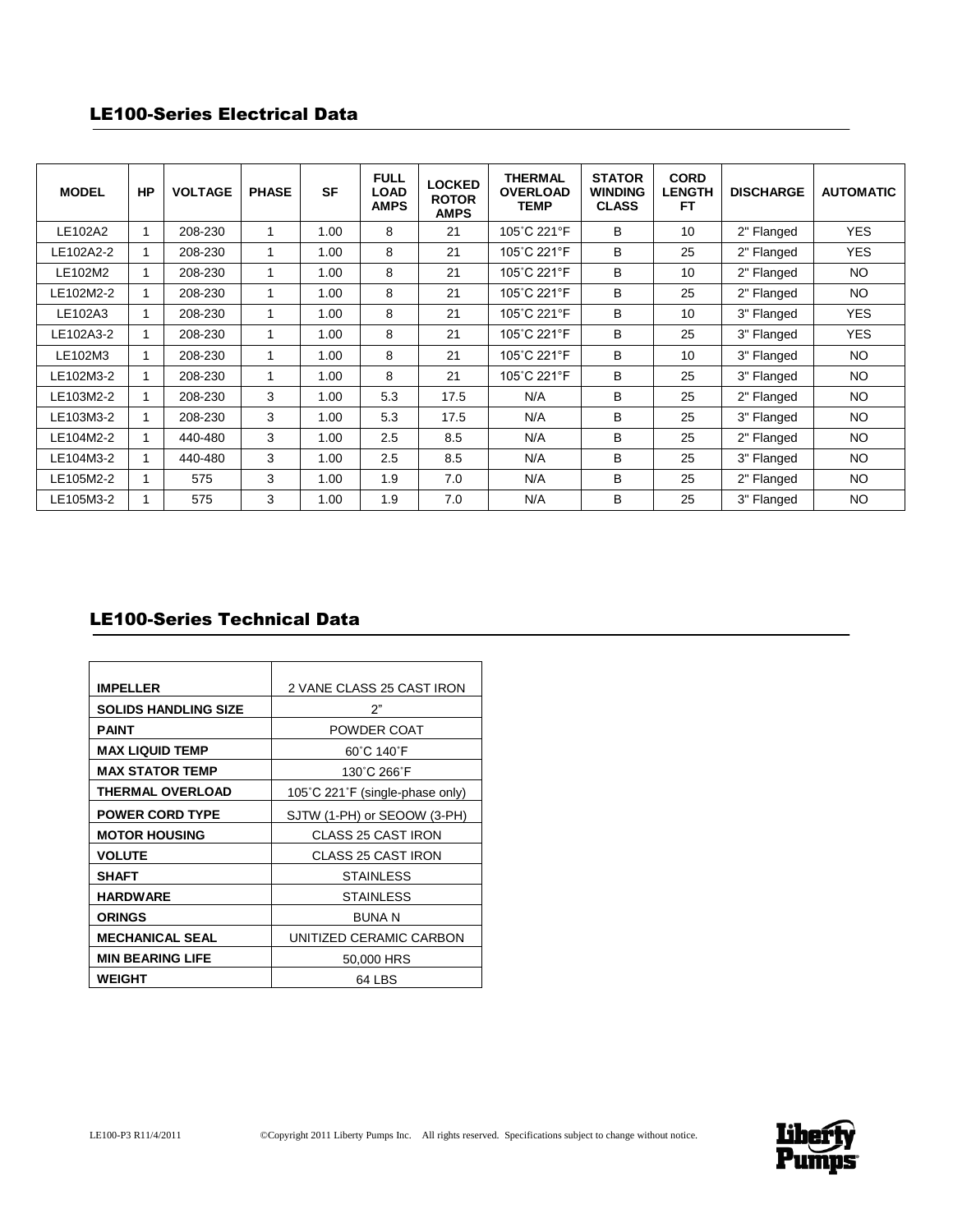#### **1.01 GENERAL:**

The contractor shall provide labor, material, equipment, and incidentals required to provide (QTY) centrifugal pumps as specified herein. The pump models covered in this specification are Series LE100 single phase or three phase pumps. The pump furnished for this application shall be model \_\_\_\_\_\_\_\_\_\_\_\_\_\_as manufactured by Liberty pumps.

#### **2.01 OPERATING CONDITIONS:**

Each submersible pump shall be rated at 1 hp\_\_\_\_\_ volts \_\_\_\_\_\_\_ phase 60 Hz. 1725 RPM. The unit shall produce \_\_\_\_\_\_ G.P.M. at feet of total dynamic head.

The submersible pump shall be capable of handling residential sewage with 2" solid handling capability. The submersible pump shall have a shut-off head of 39 feet and a maximum flow of 160 GPM @ 12 feet of total dynamic head.

The pump shall be controlled with:

\_\_\_\_\_\_A piggy back style on/off float switch.

\_\_\_\_\_\_A NEMA 4X outdoor simplex control panel with three float switches and a high water alarm. \_\_\_\_\_\_A NEMA 1 indoor simplex control panel with three float switches and a high water alarm.

\_\_\_\_\_\_A NEMA 4X outdoor duplex control panel with three float switches and a high water alarm.

\_\_\_\_\_\_A NEMA 1 indoor duplex control panel with three float switches and a high water alarm.

\_\_\_\_\_\_A NEMA 4X outdoor duplex control panel with four float switches and a high water alarm.

\_\_\_\_\_\_A NEMA 1 indoor duplex control panel with four float switches and a high water alarm.

#### **3.01 CONSTRUCTION:**

Each centrifugal sewage pump shall be equal to the contact us certified Series LE100 SERIES pumps as manufactured by Liberty Pumps, Bergen NY. The castings shall be constructed of class 25 cast iron. The motor housing shall be oil filled to dissipate heat. Air filled motors shall not be considered equal since they do not properly dissipate heat from the motor. All mating parts shall be machined and sealed with a Buna-N o-ring. All fasteners exposed to the liquid shall be stainless steel. The motor shall be protected on the top side with sealed cord entry plate with molded pins to conduct electricity eliminating the ability of water to enter internally through the cord. The motor shall be protected on the lower side with a unitized ceramic/carbon seal with stainless steel housings and spring. The upper and lower bearing shall be capable of handling all radial and thrust loads. The pump shall be furnished with stainless steel handle.

#### **4.01 ELECTRICAL POWER CORD**

The submersible pump shall be supplied with 10 or 25 feet of multiconductor power cord. It shall be cord type SJTW (1-PH) or SEOOW (3- PH), capable of continued exposure to the pumped liquid. The power cord shall be sized for the rated full load amps of the pump in accordance with the National Electric Code. The power cable shall not enter the motor housing directly but will conduct electricity to the motor by means of a water tight compression fitting cord plate assembly, with molded pins to conduct electricity. This will eliminate the ability of water to enter internally through the cord, by means of a damaged or wicking cord.

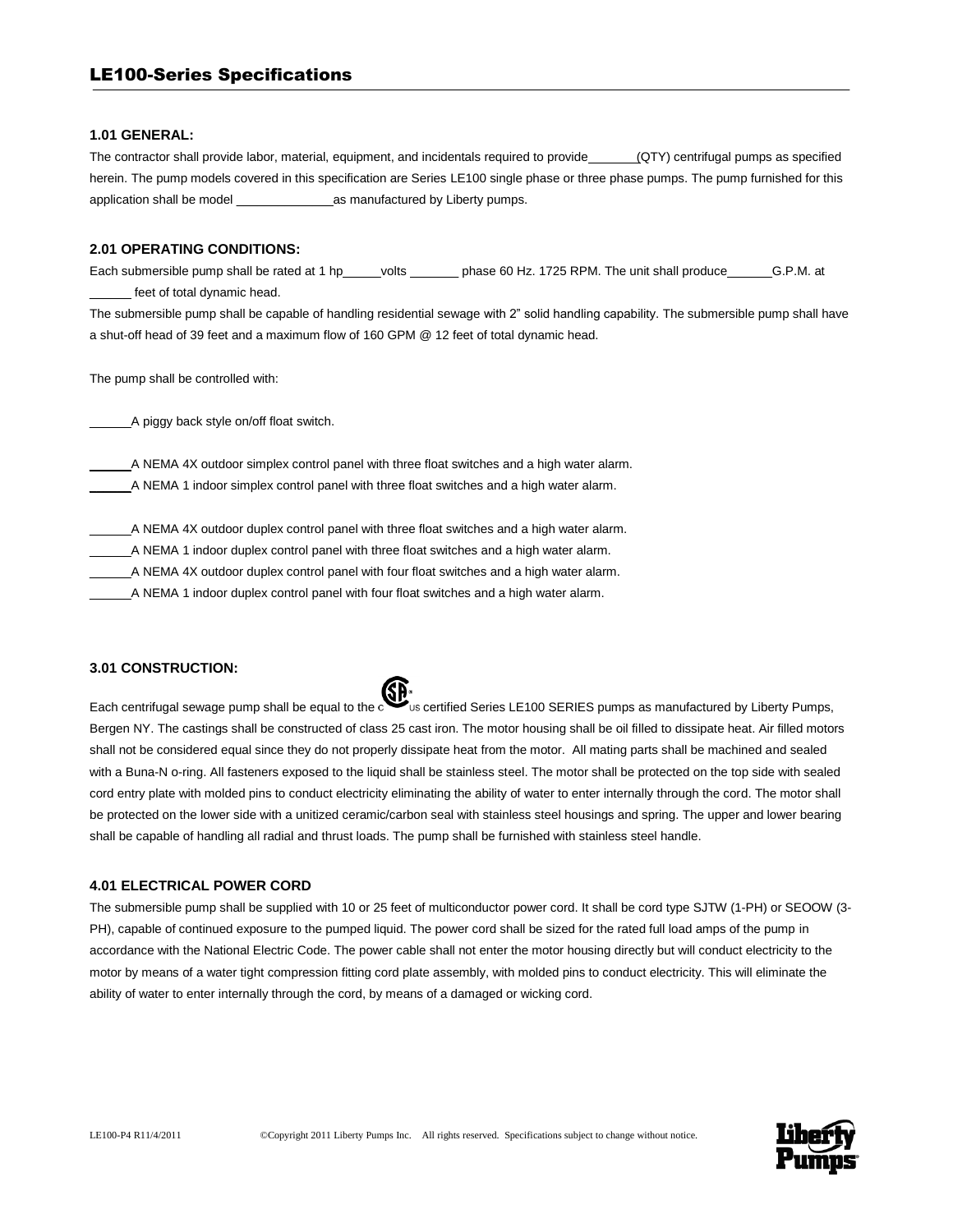#### **5.01 MOTORS**

Single phase motors shall be oil filled, permanent split capacitor, class B insulated NEMA B design, rated for continuous duty. Three phase motors shall be oil filled, class B insulated NEMA B design, rated for continuous duty. At maximum load the winding temperature shall not exceed 130 degrees C unsubmerged. Since air filled motors are not capable of dissipating heat they shall not be considered equal. Single phase pump motors shall have an integral thermal overload switch in the windings for protecting the motor. Three phase motors shall be used with an appropriate controller with integral overload protection. The capacitor circuit shall be mounted internally in the pump on single phase units.

#### **6.01 BEARINGS AND SHAFT**

Upper and lower ball bearings shall be required. The bearings shall be a single ball / race type bearing. Both bearings shall be permanently lubricated by the oil, which fills the motor housing. The motor shaft shall be made of 300 or 400 series stainless steel and have a minimum diameter of .625".

#### **7.01 SEALS**

The pump shall have a unitized carbon / ceramic seal with stainless steel housings and spring equal to Crane Type 6A. The motor plate / housing interface shall be sealed with a Buna-N o-ring.

#### **8.01 IMPELLER**

The impeller shall be a class 25 iron, with pump out vanes on the back shroud to keep debris away from the seal area. It shall be threaded to the motor shaft.

#### **9.01 CONTROLS**

All single phase units can be supplied with CSA and UL approved automatic wide angle tilt float switches. The switches shall be equipped with piggy back style plug that allows the pump to be operated manually without the removal of the pump in the event that a switch becomes inoperable. Manual Pumps are operable by means of a pump control panel.

#### **10.01 PAINT**

The exterior of the casting shall be protected with Powder Coat paint.

#### **11.01 SUPPORT**

The pump shall have cast iron support legs, enabling it to be a free standing unit. The legs will be high enough to allow 2" solids to enter the volute.

#### **12.01 SERVICEABILTY**

Components required for the repair of the pump shall be shipped within a period of 24 hours.